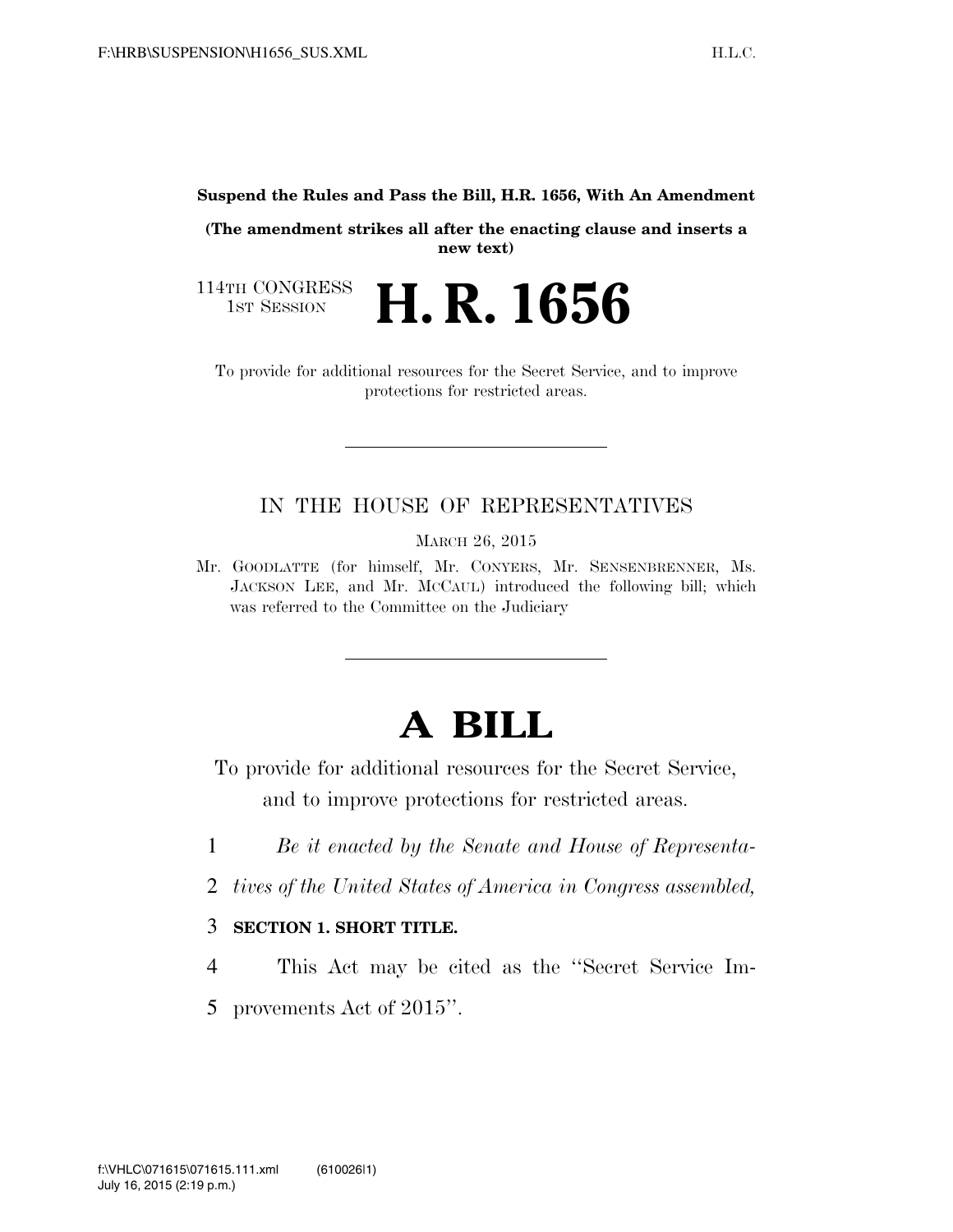$\mathfrak{D}$ 

# **SEC. 2. PRESIDENTIAL APPOINTMENT OF DIRECTOR OF THE SECRET SERVICE.**

 Section 3056 of title 18, United States Code, is amended by adding at the end:

 ''(h) The Director of the Secret Service shall be ap- pointed by the President, by and with the advice and con- sent of the Senate. The Director of the Secret Service is the head of the Secret Service.''.

#### **SEC. 3. RESTRICTED BUILDING OR GROUNDS.**

 Section 1752(a) of title 18, United States Code, is amended—

 (1) in paragraph (3), by striking ''or'' at the end;

 (2) in paragraph (4), by inserting ''or'' at the end; and

 (3) by inserting after paragraph (4) the fol-lowing:

 $\frac{18}{18}$  ''(5) knowingly, and with the intent to enter a restricted building or grounds, causes any object to enter any restricted building or grounds, when, or so that, such object, in fact, impedes or disrupts the or- derly conduct of government business or official functions;''.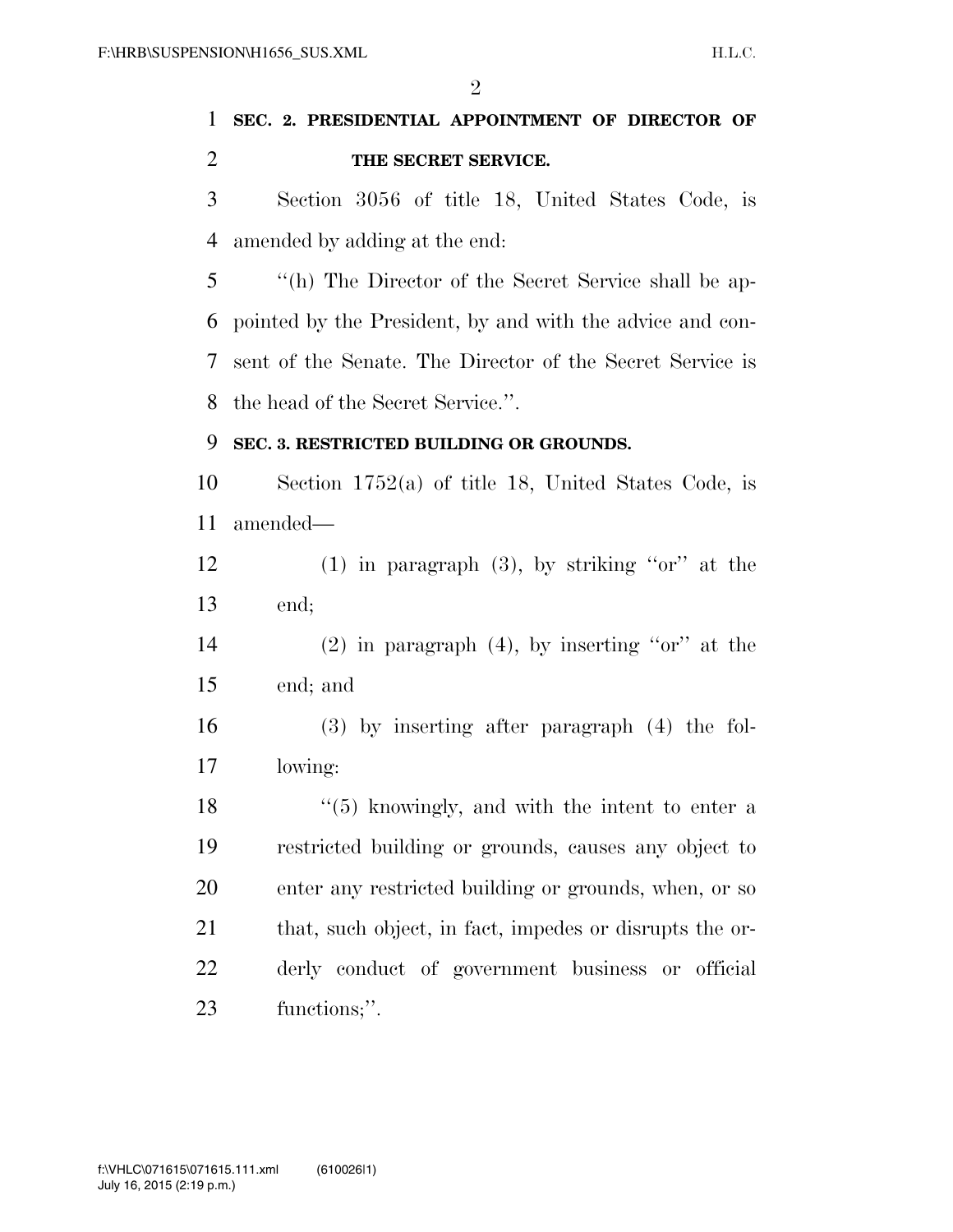## **SEC. 4. THREATS AGAINST FORMER VICE PRESIDENTS.**

 Section 879(a)(4) of title 18, United States Code, is 3 amended by striking "section  $3056(a)(6)$ " and inserting 4 "paragraph  $(6)$  or  $(8)$  of section  $3056(a)$ ".

## **SEC. 5. INCREASED TRAINING.**

 Beginning in the first full fiscal year after the date of enactment of this Act, the Director of the Secret Service shall increase the annual number of hours spent training by officers and agents of the Secret Service, including offi- cers of the United States Secret Service Uniformed Divi- sion established under section 3056A of title 18, United States Code and agents operating pursuant to section 3056 of title 18, United States Code, including joint train-ing between the two.

## **SEC. 6. TRAINING FACILITIES.**

 The Director of the Secret Service is authorized to construct facilities at the Rowley Training Center nec- essary to improve the training of officers of the United States Secret Service Uniformed Division established under section 3056A of title 18, United States Code and agents of the United States Secret Service, operating pur-suant to section 3056 of title 18, United States Code.

## **SEC. 7. HIRING OF ADDITIONAL OFFICERS AND AGENTS.**

 The Director of the Secret Service is authorized to hire not fewer than—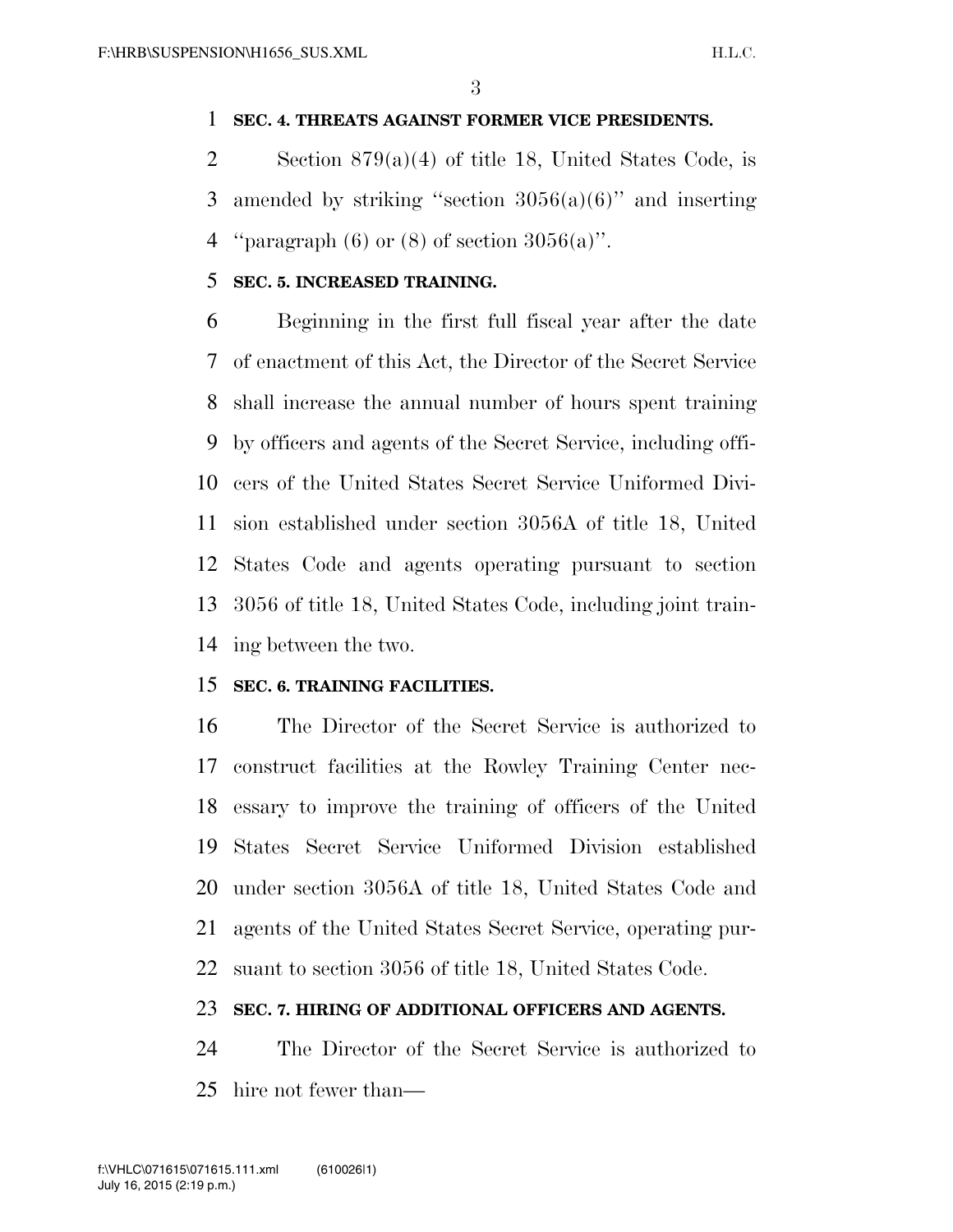(1) 200 additional officers for the United States Secret Service Uniformed Division established under section 3056A of title 18, United States Code; and (2) 85 additional agents for the United States Secret Service Presidential Protective Detail, oper- ating pursuant to section 3056 of title 18, United States Code.

#### **SEC. 8. EVALUATION OF VULNERABILITIES AND THREATS.**

 (a) IN GENERAL.—The Director of the Secret Service shall devise and adopt improved procedures for evaluating vulnerabilities in the security of the White House and threats to persons protected by the Secret Service, includ- ing threats posed by unmanned aerial systems or explosive devices.

 (b) REPORT.—Not later than 1 year after the date of enactment of this Act, the Director of the Secret Service shall report on the implementation of subsection (a) to— (1) the Committee on the Judiciary of the

- House of Representatives;
- (2) the Committee on the Judiciary of the Sen-ate;
- (3) the Committee on Homeland Security of the House of Representatives;
- (4) the Committee on Homeland Security and Governmental Affairs of the Senate; and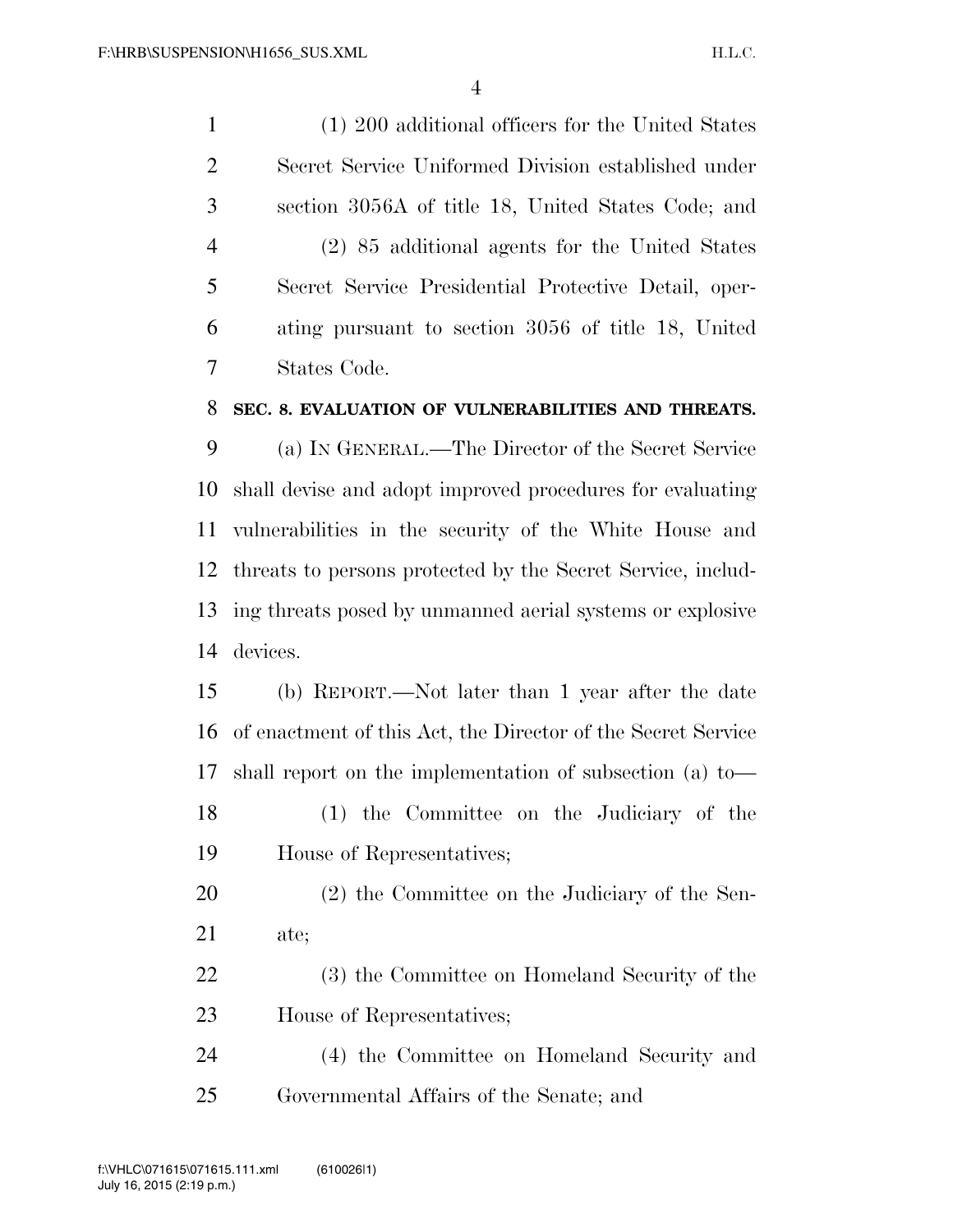| $\mathbf{1}$   | (5) the Committee on Oversight and Govern-                   |
|----------------|--------------------------------------------------------------|
| $\overline{2}$ | ment Reform of the House of Representatives.                 |
| 3              | SEC. 9. EVALUATION OF USE OF TECHNOLOGY.                     |
| $\overline{4}$ | (a) IN GENERAL.—The Director of the Secret Serv-             |
| 5              | ice, in consultation with the Under Secretary for Science    |
| 6              | and Technology of the Department of Homeland Security,       |
| 7              | and other experts, shall devise and adopt improved proce-    |
| 8              | dures for-                                                   |
| 9              | (1) evaluating the ways in which technology                  |
| 10             | may be used to improve the security of the White             |
| 11             | House and the response to threats to persons pro-            |
| 12             | tected by the Secret Service; and                            |
| 13             | $(2)$ retaining evidence pertaining to the duties            |
| 14             | referred to in paragraph (1) for an extended period          |
| 15             | of time.                                                     |
| 16             | (b) REPORT.—Not later than 1 year after the date             |
| 17             | of enactment of this Act, the Director of the Secret Service |
|                | 18 shall report on the implementation of subsection (a) to-  |
| 19             | (1) the Committee on the Judiciary of the                    |
| 20             | House of Representatives;                                    |
| 21             | (2) the Committee on the Judiciary of the Sen-               |
| 22             | ate;                                                         |

 (3) the Committee on Homeland Security of the House of Representatives;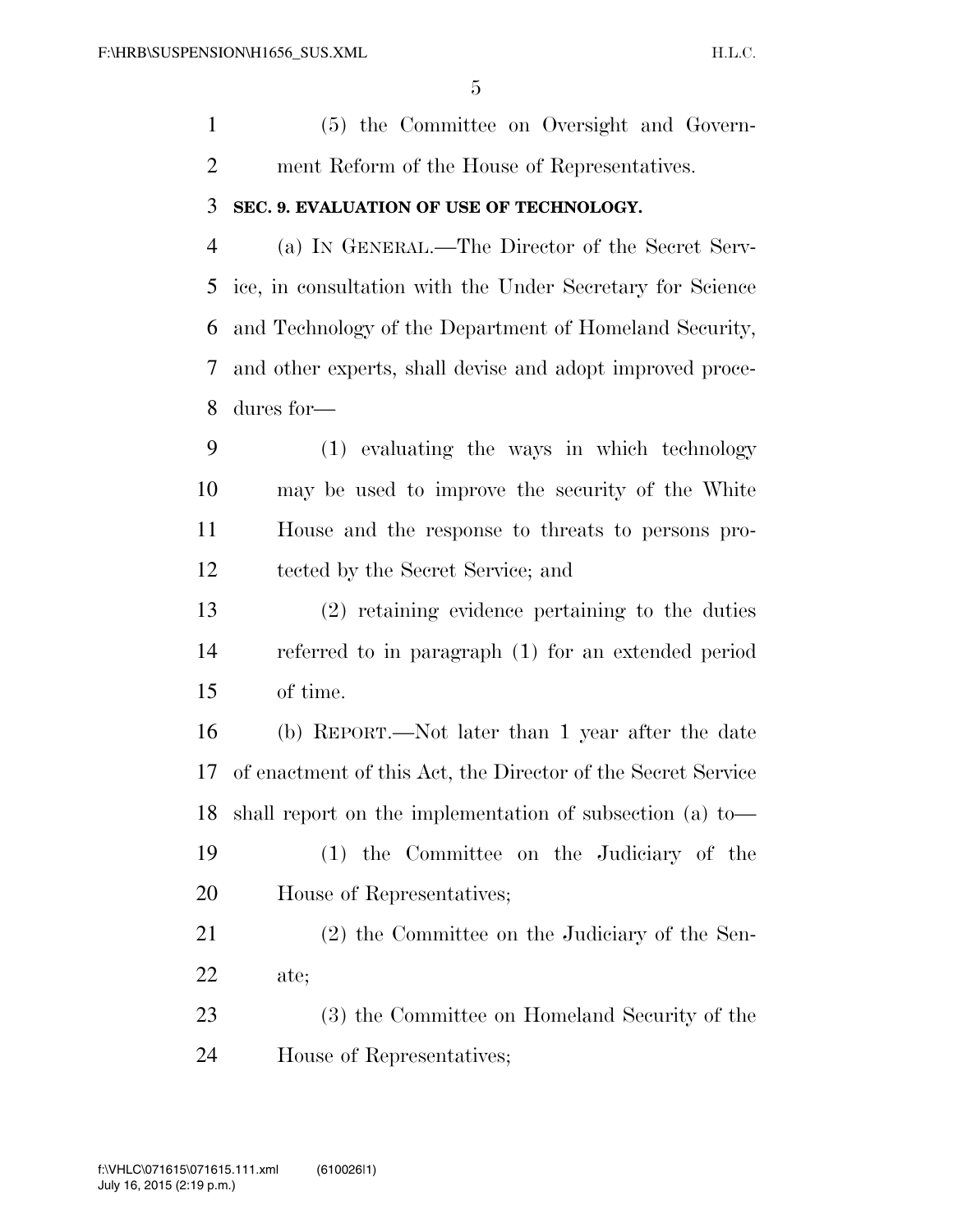|    | (4) the Committee on Homeland Security and |
|----|--------------------------------------------|
|    | Governmental Affairs of the Senate; and    |
| -3 | (5) the Committee on Oversight and Govern- |

ment Reform of the House of Representatives.

## **SEC. 10. EVALUATION OF USE OF ADDITIONAL WEAPONRY.**

 The Director of the Secret Service shall evaluate the practicability of equipping agents and officers with weap- ons other than those provided to officers and agents of the Secret Service as of the date of enactment of this Act, including nonlethal weapons.

#### **SEC. 11. SECURITY COSTS FOR SECONDARY RESIDENCES.**

 (a) IN GENERAL.—The Presidential Protection As- sistance Act of 1976 (18 U.S.C. 3056 note) is amended by striking section 4 and inserting the following:

# **''SEC. 4. NOTIFICATION REGARDING EXPENDITURES ON NON-GOVERNMENTAL PROPERTIES.**

 ''The Secret Service shall notify the Committees on Appropriations of the House and Senate of any expendi- tures for permanent facilities, equipment, and services to secure any non-Governmental property in addition to the one non-Governmental property designated by each protectee under subsection (a) or (b) of section 3.''.

 (b) CONFORMING AMENDMENTS.—The Presidential Protection Assistance Act of 1976 (18 U.S.C. 3056 note), as amended by this Act, is further amended—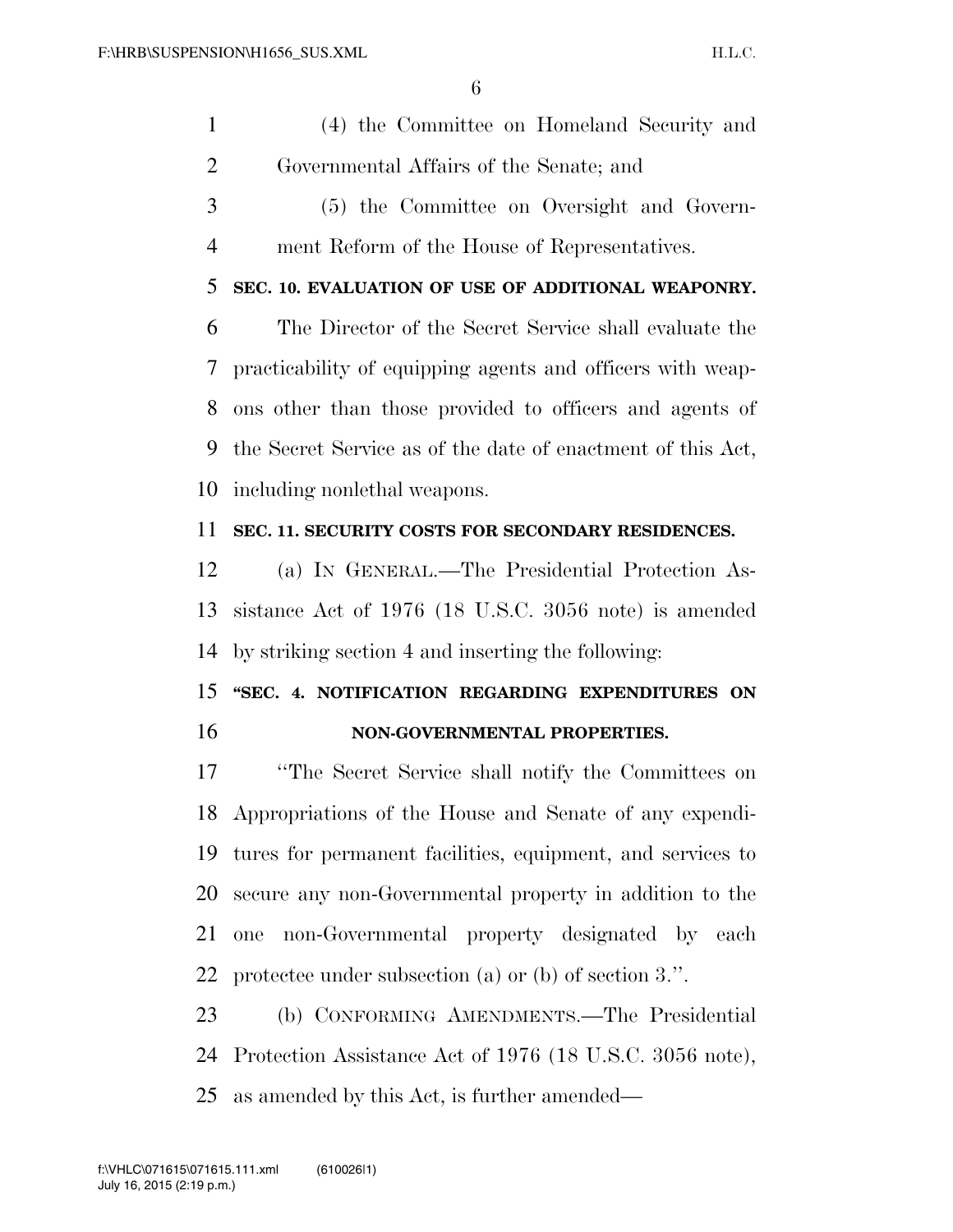(1) in section 3(b), by striking ''any expendi- tures by the Secret Service'' and all that follows through ''imposed under section 4'' and inserting ''any expenditures by the Secret Service for perma- nent facilities, equipment, and services to secure the non-Governmental property previously designated under subsection (a) are subject to the requirements set forth in section 4''; and

9 (2) in section  $5(e)$ , by striking "within the limi-tations imposed under section 4''.

## **SEC. 12. ESTABLISHMENT OF ETHICS PROGRAM OFFICE.**

 Subject to the oversight of the Office of Chief Counsel of the United States Secret Service, the Director of the Secret Service shall establish an Ethics Program Office, consisting of a minimum of 2 employees, to administer the provisions of the Ethics in Government Act of 1978, as amended, and to provide increased training to employees of the United States Secret Service.

#### **SEC. 13. SENSE OF CONGRESS.**

 It is the sense of Congress that an assessment made by the Secretary of Homeland Security or the Director of the Secret Service with regard to physical security of the White House and attendant grounds, and any secu- rity-related enhancements thereto should be accorded sub-stantial deference by the National Capital Planning Com-